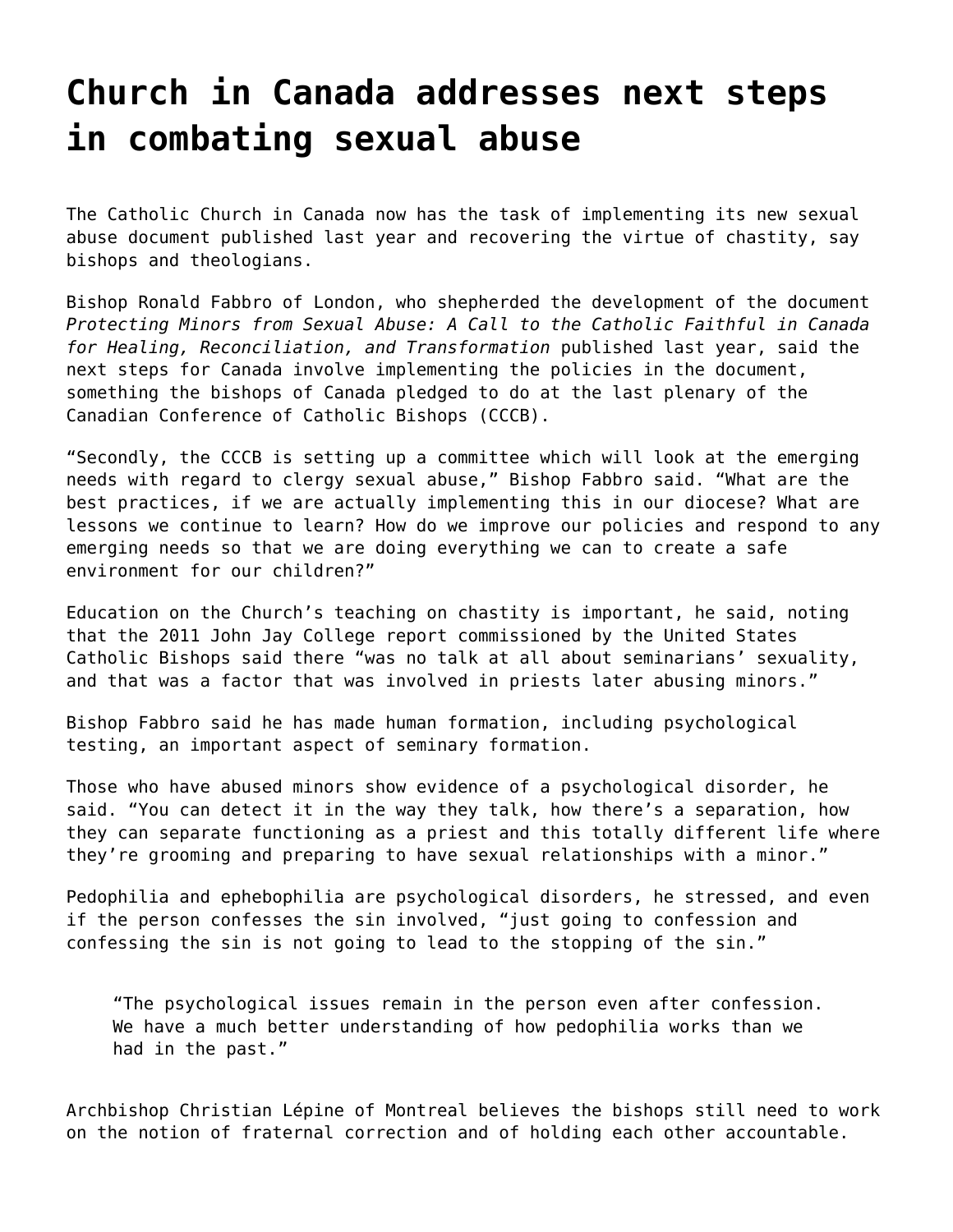For both bishops and priests, the idea of zero tolerance, "that if you are ever convicted, you won't do ministry anymore" is very powerful, he said.

"It says to those who would abuse that the Church is not a place where you can hide."

Transparency and good canonical processes are also necessary. Transparency means having nothing to hide, "because sin likes to be hidden," Archbishop Lépine said — even if the motive for hiding sin is to protect the reputation of the Church. "When it is hidden, you make it worse."

"To take abuse seriously, you need also to take the process, the judiciary, canonical process seriously, and to do that you need competence," he said. This includes lay people, priests, religious, other bishops, "an array of competencies," to listen to the victims, take seriously the allegations, have a proper judicial or canonical process. "We need competency and we don't always have this competency."

"Proposals for procedural safeguards aimed at protecting minors have a place, certainly," said Ryan Topping, Vice President and Academic Dean of Newman Theological College, Edmonton. "But these have only a limited place, as the Holy Father made plain in his closing address [at the sexual abuse summit in Rome Feb. 24].



"Clerical power is not the first cause of abuse. Sin is," Topping said.

"Instead of looking to materialist and specifically Marxist categories to help us understand these evil acts, we need to recover, as Pope Francis said in his closing speech, the 'holy fear of God.' The reason why minors were abused is not because of power inequalities; it is because men called to the priesthood failed to live up to their vocation to chastity in imitation of the priesthood of Jesus Christ."

"Over the last 40 years, on questions of sexual ethics, we in the Church largely followed the playbook set by secular culture," Topping said. "The